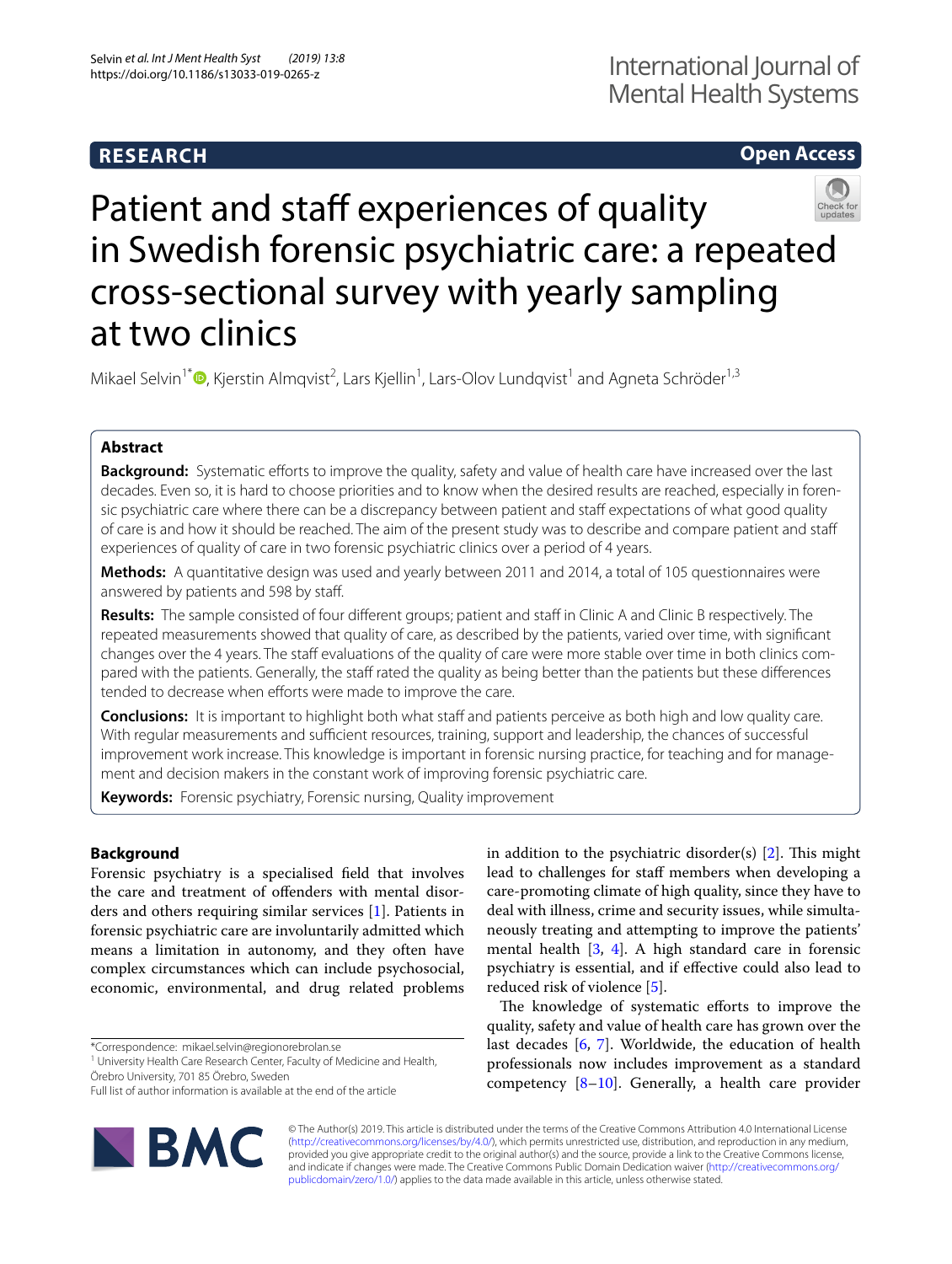should maintain, but also constantly improve care so that it is effective, efficient, accessible, patient-centred, equitable and safe  $[11]$  $[11]$ . However, like with all improvement work, it may be difficult to make the right priorities and to know when the desired results are achieved  $[12]$  $[12]$ . This is especially true in forensic psychiatric care, where there can be a discrepancy between patient and staf expectations of what good quality of care is and how it should be reached  $[13-15]$  $[13-15]$  $[13-15]$ . Even if there are many similarities in what we mean with the concept quality of care, it is also known that diferences exist, depending on which perspective we have  $[16]$  $[16]$  $[16]$ . It can be argued though, that this is not necessarily a problem because being aware of these discrepancies could lead to better understanding  $[17]$  $[17]$ . Therefore, it is necessary to integrate both patient and staff views in any evaluation of the care  $[18]$  $[18]$ .

In order to systematically improve healthcare; it is important to have systems that continuously monitor and measure the care in a reliable manner  $[19]$  $[19]$  $[19]$ . There are, however, few studies that explore how patients and staff simultaneously perceive the quality of forensic psychiatric care. One reason for this is that there has been a lack of validated measurement instruments which cover the same dimensions of quality of care for use with both patients and staff. Therefore, two similar instruments; QPC-Forensic-In-Patient (QPC-FIP) and QPC-Forensic-Inpatient-Staf (QPC-FIPS) [[20](#page-8-17), [21](#page-8-18)] have been developed from the original version of Quality in Psychiatric Care  $(QPC)$  [[22](#page-8-19), [23](#page-8-20)]. These instruments measure patients and staff experiences of quality of forensic psychiatric care and this allows for internal and external comparisons [\[24](#page-8-21), [25\]](#page-8-22). By comparing with other care deliverers, preferably those representing best known practice, participants can evaluate their own efforts and improvements over time [[26\]](#page-8-23).

The aim of the present study was to describe and compare patient and staff experiences of quality of care in two forensic psychiatric clinics over a period of 4 years.

## **Methods**

# **Setting**

Two forensic clinics, one in each county, were selected for comparison as they were highly similar in a range of aspects; both were the single forensic clinic serving a county with about 280,000 inhabitants each. The clinics were of about the same size and organization, about 30 bed-sites and a staff of about 100, psychiatrists and forensic nurses included. Both clinics had a medium security classifcation, receiving patients sentenced to forensic care with a multitude of psychiatric diagnosis. In spite of the similarities in prerequisites and organization, the two clinics had diferent reputations concerning the quality of their care; one with a reputation of offering high quality care, hereafter named Clinic B, and one with a reputation of quality shortcomings in their care, hereafter named Clinic A. When the management in clinic A decided to launch a program for quality improvement they invited the research team to follow the process by having yearly surveys of staff and patient opinions of the quality of the care.

During the 4 years of study (2011–2014), there were some changes which shortly will be described. In the end of 2012, it was decided that Clinic A should be relocated to new facilities adjusted to forensic psychiatric care, especially in terms of safety and security. The following year the staff prepared for moving the clinic and in December 2013, the clinic moved to an environment which was new for both patients and staf. In 2014, Clinic B was merged with another psychiatric clinic which led to changes in management organization.

#### **Participants**

#### *Patients*

All patients in ongoing forensic care meeting the following inclusion criteria during the time of data collection were invited to participate: (a) being able to understand and read Swedish and (b) being cognitively able to answer the questionnaire. All of the patients were involuntarily admitted according to the Forensic Mental Care Act (1991:1129). This law ensures that people who have committed a crime, which normally would lead to prison, are transferred to forensic psychiatric care because of a serious mental disorder. In Sweden, the care is not timespecifc but certain criteria must be fulflled before discharge; there must be a low risk for re-ofending, the patient must have a permanent home and structured days with regular activities. In both clinics, the mean length of treatment was 55 months. Both men and women were treated at the wards and about 15–20% of the patients were women, which is equivalent with national proportions. The most common diagnoses among the patients in both clinics were schizophrenia and other psychotic disorders [[27](#page-8-24)]. More characteristics of the participating patients are presented in Table [1.](#page-2-0)

#### *Staf*

Healthcare staff members working at the same clinics as the patients were asked to participate in the study. The number of employees was around 100 in Clinic A and 110 in Clinic B during the time of the study. According to management, there was a stability among the staf during the time of the study, which means that most of them were employed and were able to participate in the study every year. Among those answering the questionnaires in the two clinics, in total over the 4 years, 21.9% were forensic nurses, 65.1% were nursing assistants and 4.8%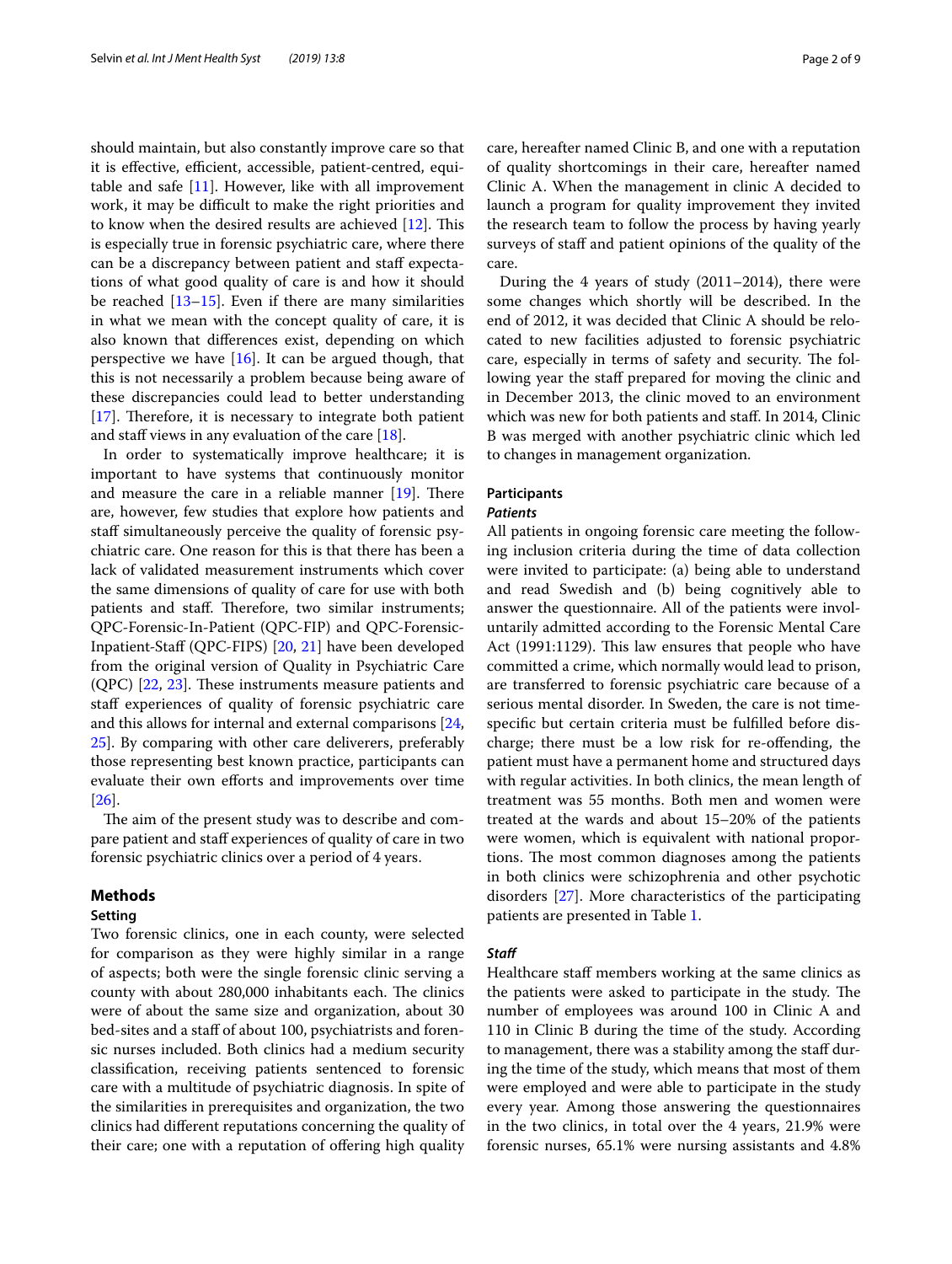| Clinic | Variable                | Value                  | Year           |               |               |               |
|--------|-------------------------|------------------------|----------------|---------------|---------------|---------------|
|        |                         |                        | 2011<br>n (%)  | 2012<br>n (%) | 2013<br>n (%) | 2014<br>n (%) |
|        |                         |                        |                |               |               |               |
| А      | Inpatients              |                        | 25             | 23            | 26            | 21            |
|        | Answered questionnaires |                        | 11(44)         | 13(57)        | 15 (58)       | 9(43)         |
| B      | Inpatients              |                        | 34             | 33            | 32            | 33            |
|        | Answered questionnaires |                        | 13 (38)        | 15(45)        | 18 (56)       | 11 (39)       |
| Α      | Gender                  | Female                 | 3(27)          | 1(8)          | 2(13)         | 1(11)         |
|        |                         | Male                   | 8(73)          | 12 (92)       | 13(87)        | 8(89)         |
| B      | Gender                  | Female                 | 2(15)          | 3(20)         | 3(17)         | 3(27)         |
|        |                         | Male                   | 11(85)         | 12(80)        | 15(83)        | 8(73)         |
| Α      | Age                     | $18 - 29$              | 2(18)          | 1(8)          | 3(20)         | 2(22)         |
|        |                         | $30 - 39$              | 4(36)          | 5(39)         | 4(27)         | 4(44)         |
|        |                         | $40 - 49$              | 4(36)          | 6(46)         | 7(47)         | 2(22)         |
|        |                         | $50 - 59$              | 1(9)           | 1(8)          | 0             | 1(11)         |
|        |                         | $60 - 69$              | $\overline{0}$ | $\mathbf 0$   | 1(7)          | $\circ$       |
| B      | Age                     | $18 - 29$              | 3(23)          | 5(33)         | 4(22)         | 3(27)         |
|        |                         | $30 - 39$              | 4(31)          | 6(40)         | 9(50)         | 5(46)         |
|        |                         | $40 - 49$              | 4(31)          | 2(13)         | 1(6)          | 1(9)          |
|        |                         | $50 - 59$              | 2(15)          | 2(13)         | 4(22)         | 2(18)         |
| Α      | Educational level       | Elementary school      | 5(42)          | 4(33)         | 5(36)         | 3(38)         |
|        |                         | Upper/secondary school | 7(58)          | 6(50)         | 7(50)         | 5(63)         |
|        |                         | College/university     | $\overline{0}$ | 2(17)         | 2(14)         | $\mathbf 0$   |
| B      | Educational level       | Elementary school      | 4(31)          | 5(33)         | 2(11)         | 7(64)         |
|        |                         | Upper/secondary school | 7(54)          | 9(60)         | 14(78)        | 4(36)         |
|        |                         | College/university     | 2(15)          | 1(7)          | 2(11)         | 0             |
|        |                         |                        |                |               |               |               |

<span id="page-2-0"></span>**Table 1 Characteristics of the study groups—patients (percentages on answered questionnaires are based on the number of inpatients at the clinics when the questionnaires were distributed. All other percentages are based on those who answered the questionnaires)**

were counsellors. Doctors, psychologists, social workers and occupational therapists, were 8.2%. A majority (89%) of the staf members had worked for more than 3 years. Most worked day shifts only (69%), 12% worked night shifts only and 19% worked both day and night. More characteristics of the staff are presented in Table [2.](#page-3-0)

#### **Procedure**

In October each year (2011–2014), patients and staf, according to selection criteria were asked to rate their experiences of the quality of care. The first measure was conducted before the program for quality improvement was implemented in Clinic A and could count as a baseline. Before the study started, patients and staf were informed orally and in writing about the aim and design of the study. This information was given by contact persons at the clinics according to instructions from the researchers. Individuals who were interested in participating in the study were asked to respond anonymously and to return the completed questionnaire in a sealed envelope. The patients were also informed that

participation would not have any efect on the care provided. This procedure was repeated each of the 4 years. The exact response rate is not known because the lists provided for registration of this were not complete. In total, 105 questionnaires were answered by patients and 598 by staff (Tables [1](#page-2-0) and [2\)](#page-3-0).

#### **Measurement**

The instruments QPC-FIP  $[18]$  $[18]$  and the QPC-FIPS  $[19]$  $[19]$  $[19]$ were used for data collection. QPC-FIP and QPC-FIPS have the same number of items  $(n=34)$  and are similar in content but the wording in QPC-FIP is from the patient perspective and in QPC-FIPS from the staff perspective. The instruments are self-administered and are designed to measure seven dimensions of quality of care. The dimensions include (1) "Encounter" (eight items, e.g. "staff has time to listen to me" or "the staff has time to listen to the patients"), (2) "Participation" (eight items, e.g. "I receive information about treatment alternatives" or "the patients receive information about treatment alternatives"), (3) "Discharge" (three items, e.g. "I receive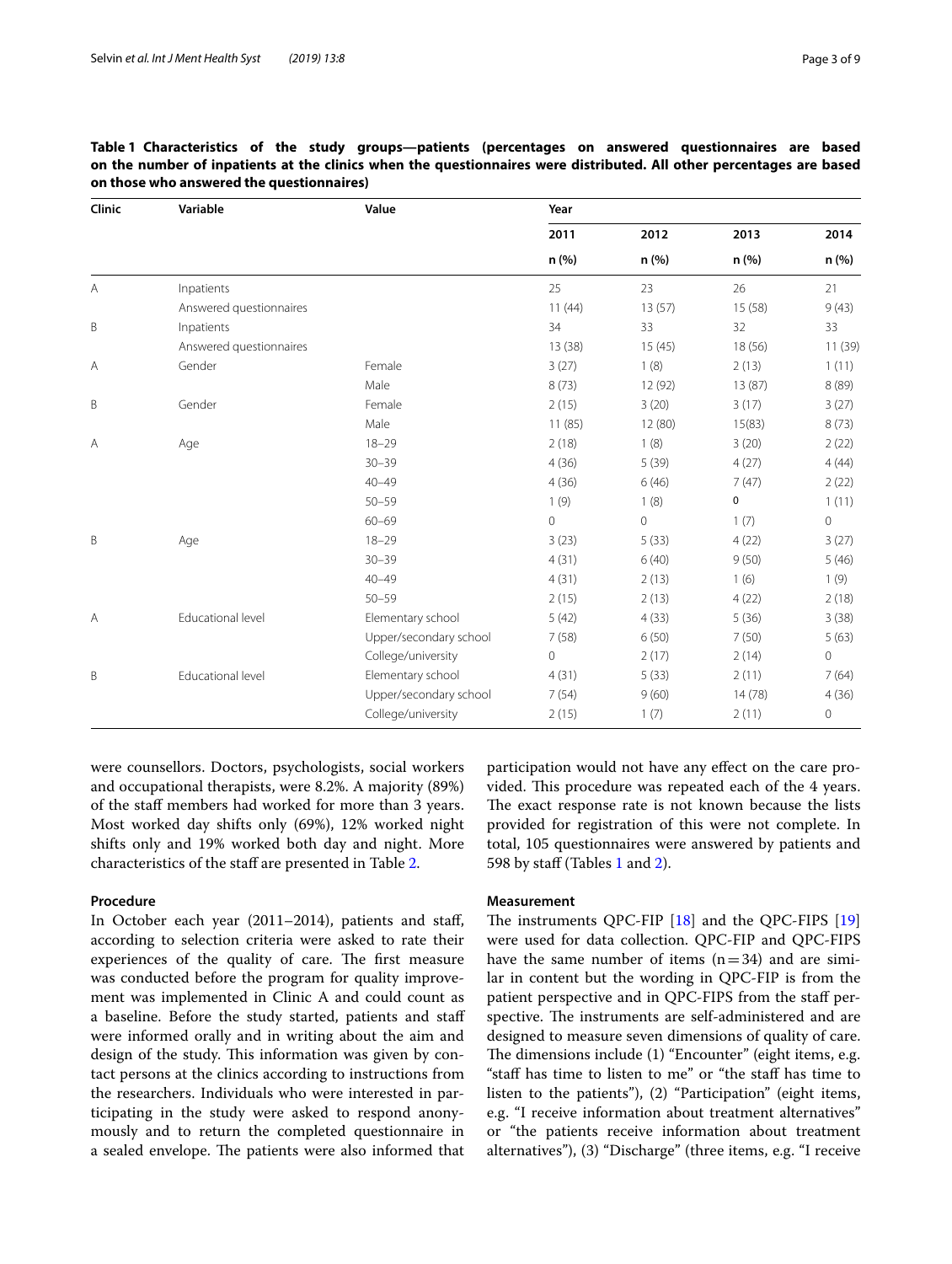| Clinic | Variable               | Value     | Year          |               |               |               |   |                        |
|--------|------------------------|-----------|---------------|---------------|---------------|---------------|---|------------------------|
|        |                        |           | 2011<br>n (%) | 2012<br>n (%) | 2013<br>n (%) | 2014<br>n (%) |   |                        |
|        |                        |           |               |               |               |               | A | Answered questionaires |
| B      | Answered questionaires |           | 76            | 81            | 62            | 52            |   |                        |
| Α      | Gender                 | Female    | 38 (44)       | 36(41)        | 36(44)        | 28 (39)       |   |                        |
|        |                        | Male      | 48 (56)       | 52 (59)       | 46 (56)       | 43 (61)       |   |                        |
| B      | Gender                 | Female    | 46(61)        | 47 (58)       | 37 (59)       | 30 (58)       |   |                        |
|        |                        | Male      | 30 (39)       | 34 (42)       | 26(41)        | 22 (42)       |   |                        |
| A      | Age                    | $18 - 29$ | 6(7)          | 9(10)         | 7(8)          | 6(9)          |   |                        |
|        |                        | $30 - 39$ | 13(15)        | 11(13)        | 11(13)        | 12(17)        |   |                        |
|        |                        | $40 - 49$ | 15(17)        | 20(23)        | 20(24)        | 12(17)        |   |                        |
|        |                        | $50 - 59$ | 23(27)        | 25 (28)       | 26(33)        | 28 (39)       |   |                        |
|        |                        | $60 - 69$ | 29(34)        | 23(26)        | 18 (22)       | 13 (18)       |   |                        |
| B      | Age                    | $18 - 29$ | 5(7)          | 6(7)          | 6(10)         | 9(17)         |   |                        |
|        |                        | $30 - 39$ | 20(26)        | 18 (22)       | 15(24)        | 10 (19)       |   |                        |
|        |                        | $40 - 49$ | 25(33)        | 32(40)        | 20(32)        | 16(31)        |   |                        |
|        |                        | $50 - 59$ | 20(26)        | 20(25)        | 15(24)        | 11(21)        |   |                        |
|        |                        | $60 - 69$ | 6(8)          | 5(6)          | 6(10)         | 6(12)         |   |                        |

<span id="page-3-0"></span>**Table 2 Characteristics of the study groups—staf (percentages are based on those who answered the questionnaires)**

information about where I can go if I need help following discharge" or "the patients receive information about where they can go if they need help following discharge"), (4) "Support" (four items, e.g. "the staf help me to understand that it is not shameful to sufer from mental health problems" or "the staf help the patients to understand that it is not shameful to sufer from mental health problems"), (5) "Secluded environment" (two items, e.g. "I have access to a place that is private where I can withdraw when I want to be left in peace and quiet" or "the patients have access to a place that is private where they can withdraw when they want to be left in peace and quiet"), (6) "Secure environment" (three items, e.g. "I feel secure with fellow patients" or "The patients feel secure with their fellow patients") and (7) "Forensic specific" (six items, e.g. "I am informed of my rights" or "The patients are informed of their rights"). All items are scored on 4-point forced choice Likert scales, ranging from 1 (totally disagree) to 4 (totally agree). For all items, it is possible to respond with "not applicable". Both instruments have background questions covering the demographic variables of the respondent.

#### **Data analysis**

All statistical analyses were conducted using SPSS 22. Before analysis, questionnaires with 30% or more missing items were discarded. Imputation was performed by replacing missing data points with the overall mean of that item in questionnaires having less than 30% missing items. Non-parametric statistics were performed on the QPC subscale scores and background variables. The Mann–Whitney U test was used to test for group diferences as well as diferences across time within groups and clinics, since it was not possible to track individuals across years. A *p* value less than 0.05 was regarded as statistically signifcant.

## **Results**

# **Analysis of background variables in QPC‑FIP and QPC‑FIPS** There were few differences between the patients and the staff at the two clinics. In 2011 fewer patients at Clinic A than in Clinic B knew who their responsible doctor was ( $\chi^2$  = 6.19, p = 0.039, Fishers exact test) and where to complain if not satisfied with the provided care ( $\chi^2$  = 5.85,  $p=0.041$ , Fishers exact test). There were no differences in any other background variable between patients at the two clinics in year 2012, 2013 or 2014. In regard to the staf, some diferences between the clinics were found for separate years, such as in 2011 staff at Clinic A reported to have less time to perform their tasks compared to staf in Clinic B  $(p<0.010)$  and in 2013 the staff at Clinic A

The rest of the result is presented in three parts. First, we compared patients' and staf perceptions of quality of care from year to year within Clinic A and within Clinic B. Secondly; we compared the ratings between patients and staff in Clinic A and Clinic B respectively. Thirdly, we

perceived their work more professionally enriching com-

pared to staff in Clinic B ( $p = 0.034$ ).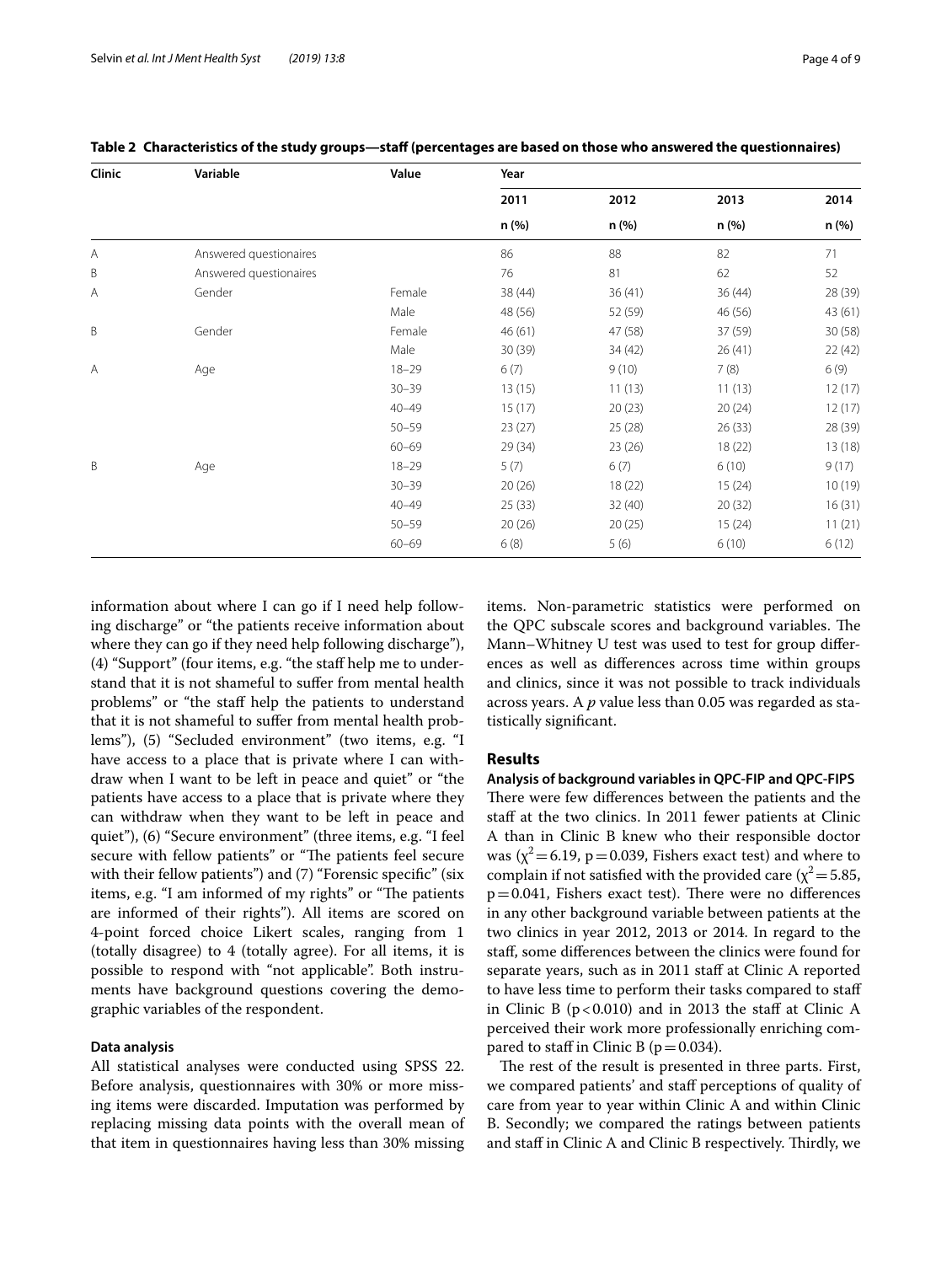<span id="page-4-0"></span>**Table 3 Patients' evaluation of quality of psychiatric forensic care—per dimension in QPC-FIP. Mean values 2011–2014 (1=totally disagree and 4=totally agree)**

| <b>QPC</b>                | 2011        | 2012        | 2013       | 2014        |
|---------------------------|-------------|-------------|------------|-------------|
| Clinic A                  |             |             |            |             |
| Encounter                 | 2.89(0.69)  | 3.27(0.87)  | 2.64(0.71) | 2.98(0.80)  |
| Participation             | 2.47(0.61)  | 2.90(0.88)  | 2.33(0.80) | 2.21(0.77)  |
| Discharge                 | 2.65(0.72)  | 3.18(1.14)  | 2.64(0.61) | 2.56 (1.22) |
| Support                   | 2.44(1.42)  | 3.08 (1.01) | 2.49(0.42) | 2.75(1.16)  |
| Secluded environ-<br>ment | 3.64(0.71)  | 3.46(0.75)  | 3.42(0.85) | 3.44(0.73)  |
| Secure environment        | 2.64(0.67)  | 3.31 (0.93) | 2.55(0.87) | 2.81(0.71)  |
| Forensic specific         | 2.75(0.52)  | 3.16(0.88)  | 2.58(0.65) | 2.43(0.80)  |
| Clinic B                  |             |             |            |             |
| Encounter                 | 3.02 (0.90) | 3.01 (0.94) | 3.09(0.72) | 3.22(0.81)  |
| Participation             | 2.73(0.92)  | 2.59(0.95)  | 2.64(0.72) | 2.92(0.49)  |
| Discharge                 | 2.85 (1.02) | 2.98 (0.89) | 2.88(0.74) | 3.18(0.63)  |
| Support                   | 2.66 (1.08) | 3.01 (0.79) | 2.55(0.57) | 3.23(0.52)  |
| Secluded environ-<br>ment | 3.67(0.47)  | 3.42(0.67)  | 3.58(0.60) | 3.45(0.96)  |
| Secure environment        | 3.00(0.82)  | 2.86(0.83)  | 3.15(0.64) | 2.97(0.75)  |
| Forensic specific         | 3.01 (0.96) | 2.95 (0.84) | 2.93(0.60) | 3.44(0.60)  |

<span id="page-4-1"></span>**Table 4 Staf evaluation of quality of psychiatric forensic care—per dimension in QPC-FIPS. Mean values 2011–2014 (1=totally disagree and 4=totally agree)**

| <b>QPC</b>                | 2011        | 2012        | 2013        | 2014        |
|---------------------------|-------------|-------------|-------------|-------------|
| Clinic A                  |             |             |             |             |
| Fncounter                 | 3.33(0.57)  | 3.33(0.51)  | 3.44(0.50)  | 3.45(0.46)  |
| Participation             | 2.70(0.52)  | 2.74(0.52)  | 2.89(0.53)  | 2.93(0.55)  |
| Discharge                 | 3.24(0.58)  | 3.24(0.58)  | 3.46(0.57)  | 3.38(0.55)  |
| Support                   | 3.40(0.55)  | 3.44(0.52)  | 3.56(0.46)  | 3.50 (0.49) |
| Secluded environ-<br>ment | 3.65(0.55)  | 3.67(0.58)  | 3.72(0.45)  | 3.94(0.16)  |
| Secure environment        | 2.65(0.51)  | 2.75(0.51)  | 2.76(0.52)  | 3.02(0.54)  |
| Forensic specific         | 3.28 (0.49) | 3.32(0.45)  | 3.40(0.51)  | 3.39(0.42)  |
| Clinic B                  |             |             |             |             |
| Encounter                 | 3.23 (0.49) | 3.24(0.48)  | 3.41 (0.52) | 3.39 (0.49) |
| Participation             | 2.76(0.52)  | 2.80(0.50)  | 2.98(0.52)  | 2.69(0.51)  |
| Discharge                 | 3.19(0.56)  | 3.22(0.63)  | 3.33(0.55)  | 3.10(0.66)  |
| Support                   | 3.29(0.58)  | 3.33 (0.54) | 3.45(0.53)  | 3.30 (0.54) |
| Secluded environ-<br>ment | 3.75(0.38)  | 3.82 (0.36) | 3.80(0.42)  | 3.77(0.42)  |
| Secure environment        | 2.48(0.59)  | 2.65(0.55)  | 2.80(0.56)  | 2.48(0.45)  |
| Forensic specific         | 3.27 (0.48) | 3.28(0.44)  | 3.35(0.45)  | 3.20 (0.48) |

compared patient and staf ratings between the clinics. QPC-FIP data per dimension for the patients are shown in Table [3](#page-4-0) and QPC-FIPS data for the staff in Table [4](#page-4-1).

# Patient and staff experiences of quality of care from year **to year 2011–2014**

#### *Clinic A*

*Patient experiences of quality of care* In 2011 patients at Clinic A rated the quality of Secluded environment highest and Support as the lowest. At 2012, after 1 year with improvement work, ratings increased for all dimensions of quality of care, though only the increase in ratings of Secure environment was significant  $(U=36.5, p=0.038)$ . In 2013 the ratings of the subscales Encounter ( $U=52$ ,  $p=0.035$ ), Discharge (U=49.5  $p=0.025$ ), and Secure environment ( $U=48.5$  p=0.022) decreased compared with the 2012 ratings. In 2014, there were no signifcant diferences in any subscale compared with 2013.

Staff experiences of quality of care Staff also perceived that the quality of Secluded environment was highest in 2011 but they rated the quality of Secure environment as the lowest. In 2012, the ratings were similar with baseline. However, the staff rated that the quality of Participation  $(U=3010, p=0.027)$  and Discharge  $(U=2839, p=0.008)$ had increased in 2013; and that the quality of Secluded environment  $(U=2197, p=0.000)$  and Secure environment increased between 2013 and 2014 ( $U=2060$ ,  $p = 0.001$ ).

# *Clinic B*

*Patient experiences of quality of care* In clinic B, there were minor changes in ratings among the patients during the years. The patients perceived that quality of Support decreased ( $U=66$ ,  $p=0.021$ ) between 2012 and 2013 and increased (U=31,  $p=0.004$ ) between 2013 and 2014. Also in 2014, the quality of Forensic specifc had increased from the previous year ( $U=52$ ,  $p=0.032$ ).

*Staf experiences of quality of care* Compared to baseline, the quality of Secure environment improved in 2012 (U=2589,  $p=0.034$ ) and the quality continued to improve the following year with signifcance in Encounter (U=2121,  $p=0.015$ ) and Participation (U=2222,  $p=0.042$ ). However, in 2014 staff perceived that the quality of Participation (U=1293,  $p=0.002$ ) and Secure environment (U = 1217,  $p = < 0.001$ ) had decreased.

# **Differences between how patient and staff rated their experience of quality of care 2011–2014** *Clinic A*

In 2011, staff at Clinic A reported a higher quality than the patients in the dimensions Encounter  $(U=292,$  $p=0.032$ ), Discharge (U=263,  $p=0.013$ ) and Forensic specific (U=218, p=0.003). In 2012, however, all these diferences were gone, and the patients even reported a higher quality than the staf in relation to Secure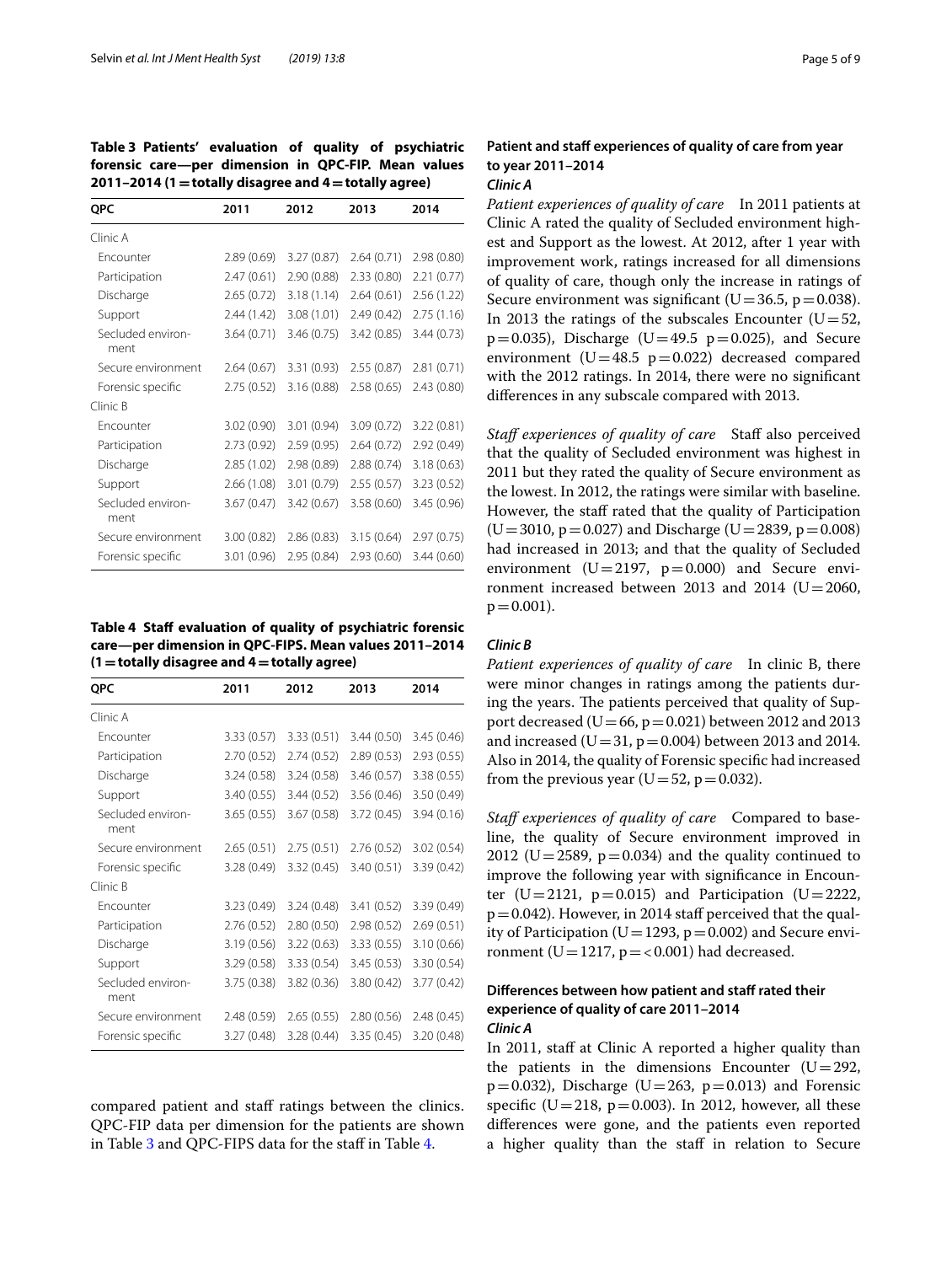environment (U=301, p=0.004). In 2013, the differences between staff and patient reported at baseline had re-emerged and again staff reported a higher quality than the patients in Encounter (U=231,  $p = < 0.001$ ), Discharge (U=170,  $p = < 0.001$ ), and Forensic specific (U=200,  $p = < 0.001$ ) but also in Participation (U=349,  $p=0.007$ ) and Support (U=71,  $p=<0.001$ ). In 2014 the diferences continued and compared with the patients, staff reported a higher quality in Participation ( $U=144$ ,  $p=0.007$ ), Secluded environment (U=197,  $p=0.003$ ) and Forensic-specific ( $U=96$ ,  $p=0.001$ ).

### *Clinic B*

At baseline, the staff rated the quality of care higher than the patients in relation Support ( $U=338$ ,  $p=0.046$ ). However, in the same year the patients rated the quality of Secure environment higher than the staff ( $U=327$ ,  $p=0.034$ ). In 2012 there was only one significant difference where staff rated the quality of Secluded environment higher than patients ( $U=395$ ,  $p=0.007$ ). In 2013, staff perceived the quality higher than patients in relation to Discharge (U=386, p=0.015) and Support (U=151,  $p = < 0.001$ ) while patients rated the quality of Secure environment higher than staff ( $U=394$ ,  $p=0.019$ ). In 2014 there were no significance differences between staff and patient ratings of the quality of care.

## **Comparisons between Clinic A and Clinic B 2011–2014** *Between patients*

Comparisons between patients in Clinic A and Clinic B showed no signifcant diferences in reported quality of care at the baseline in 2011 or 2012. In 2013 however, the patients in Clinic A reported lower quality than the patients in Clinic B in relation to Secure environment (U=74.5, p=0.027). In 2014, the patients in Clinic A reported the quality of Participation and Forensic-specific aspects lower than the patients in Clinic B ( $U=21$ ,  $p=0.013$  $p=0.013$  $p=0.013$  and U=16,  $p=0.010$ , respectively). Figure 1 illustrates the diferences in all dimensions.

## *Between staf*

At baseline, the staff in Clinic A reported a higher quality than Clinic B in relation to Secure environment  $(U=2866, p=0.047)$  and then there were no differences between the clinics in 2012 and 2013. In 2014, how-ever, as seen in Fig. [2](#page-6-0), the staff in Clinic A reported a higher quality than Clinic B in relation to Participation  $(U=1484, p=0.014)$ , Discharge  $(U=1513, p=0.019)$ , Support (U=1545,  $p=0.029$ ), Secluded environment

<span id="page-5-0"></span>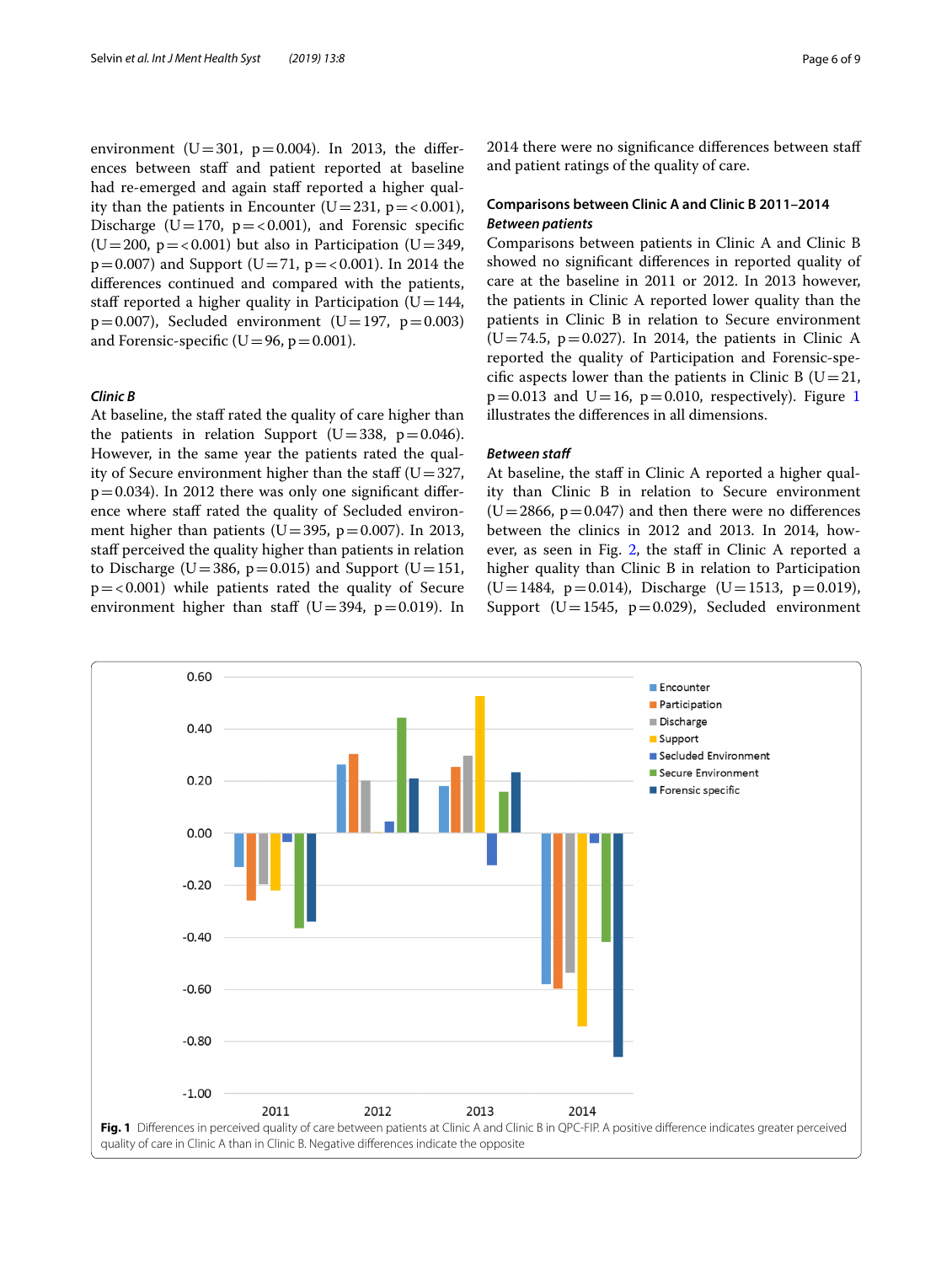

<span id="page-6-0"></span> $(U=1584, p=0.005)$ , Secure environment  $(U=834,$  $p = 0.001$  and Forensic-specific (U=1547, p=0.031).

## **Discussion**

The aim of the present study was to describe and compare patient and staf experiences of quality of care in two forensic psychiatric clinics over a period of 4 years. The repeated measurements showed that quality of care, as described by the patients, varied over time, with signifcant changes over the 4 years. The staff evaluations of the quality of care were more stable over time in both clinics compared with the patients. Generally, the staf rated the quality as being better than the patients did, a result that is similar to other studies [[15](#page-8-12)], which shows the necessity to evaluate quality of forensic psychiatric care from both staff and patient perspectives.

In clinic A, improvement work started after the frst measure in 2011. In spite of this, no sustained increase in quality of care was observed. However, on a group level there was stability of ratings among the staff during the 4 years in Clinic A, whereas more variation was found among the patients. The trend was an initial improvement from 2011 to 2012, followed by a negative change 2013 and 2014. This suggests that the patients are more sensitive to how the care is performed than staf, which can perhaps be expected; i.e. the patient in forensic psychiatric care is vulnerable because of mental illness and the fact that the patient actually lives in the environment during most of the treatment time [\[28](#page-8-25), [29\]](#page-8-26).

There was a negative trend among patients in clinic A after the improvement work in 2012. For example, there was a decrease in experienced quality in the dimensions of Encounter, Participation, Discharge, Support and Forensic-specific. It is interesting that staff reported an improved quality in relation to participation and discharge during the same period. It is possible that the coming move made the patients worried or that staf focused less on improvement work than in the previous year due to the preparations, without being aware of it. A similar study where staff only, not patients, answered a patient-centered care questionnaire before a relocation to new health care environments within forensic psychiatry and which included three follow-ups after the move, showed a sustainability of a person-centered ward atmosphere [\[30](#page-8-27)]. Work structures are however, together with professions and working relationships, the main factors which infuence how workers engage in healthcare quality improvement work, and work structures tend to prevent their engagement  $[31]$ . It is also possible that that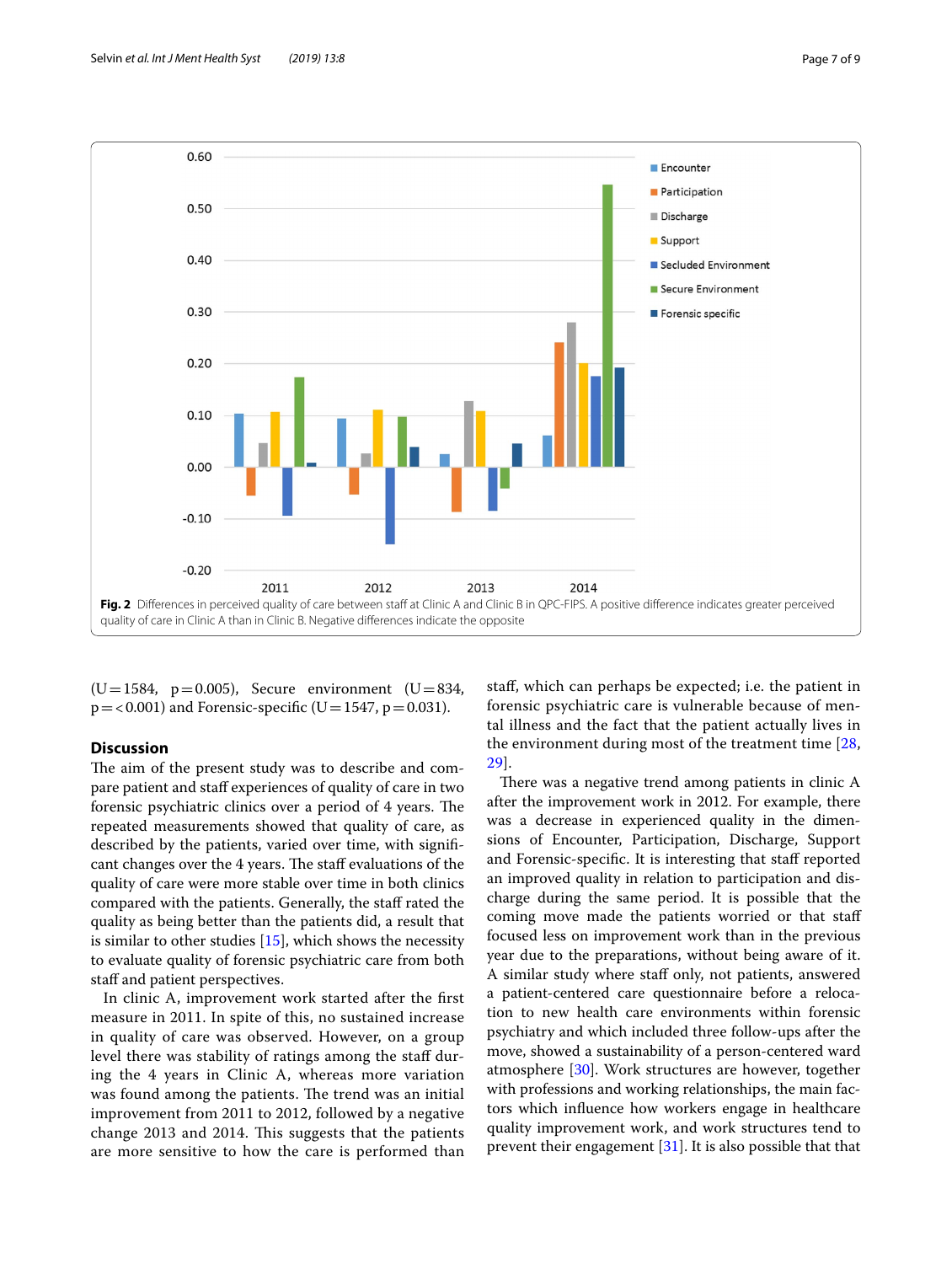patients are more sensitive to changes than staf, or at least reacts to them more quickly.

A difference between staff and patients' experiences of the quality of care is perhaps to be expected in coercive care. At baseline in Clinic A, group diferences of quality in the dimensions of Encounter, Discharge and Forensicspecific were found and in all of them the staff rated the quality higher than the patients. The same pattern was found in an earlier study from forensic psychiatric care in Sweden [[15\]](#page-8-12). Perhaps staff and patients have different viewpoints, due to diferent expectations, experience, knowledge and/or educational level [[13,](#page-8-11) [15\]](#page-8-12). It might also be a consequence of the fact that the care is coercive. From a patient perspective, the care could be perceived as paternalistic or that staff misuse their power position; for example, with a bad encounter [[28](#page-8-25), [29,](#page-8-26) [32](#page-8-29)]. It is therefore possible that staf, based on their professional competence and experience, treat the patient with what they perceive to be high quality care and best-known practice, but it is not necessarily perceived as such by the patient [[29\]](#page-8-26). It is important though, in all situations, to identify and refect upon why diferences exist.

There was a relative low number of participating patients. This could be explained by the fact that they are involuntarily admitted which combined with psychiatric disorders, might afect their ability and motivation to answer a questionnaire. An incidental fnding in the study was that patient participation was rated as the lowest or second lowest of all dimensions among both patients and staff in all 4 years. There have been similar fndings in earlier studies in forensic psychiatric care in Denmark and Sweden, which indicate that the concept of patient participation should be investigated further in this context [[15,](#page-8-12) [20](#page-8-17), [21,](#page-8-18) [33\]](#page-8-30).

#### **Strengths and limitations**

The design which employed yearly sampling over a period of 4 years and having participants consisting of both patients and staff from the same wards was a strength in this study. We also used an instrument validated for measuring quality of forensic psychiatric care, which was deemed to be relevant and sensitive to changes during improvement work. A limitation of the study is that we did not follow individuals over time even if we know there was stability among both the patients and the staf over the years. This makes the statistical power in the study lower, and it is possible that we did not fnd existing differences. There is also a risk of recall bias because of the long time between data collections and because the participants did not keep a diary or journal throughout each year. Therefore, the results should be interpreted with caution.

## **Conclusions**

People working in healthcare have a responsibility of not only accomplishing their daily commitments, but also to improve and develop care systems, based on evidence and experience [[34\]](#page-8-31). Forensic psychiatric care occurs in a context where there are challenges for the staff when developing a care-promoting climate of high quality because the care is coercive and patients are often treated against their will. By highlighting what staff and patients perceive as both high and low quality of care, future interventions can be planned with good precision and improvement work can be evaluated quickly. The results also indicate the value of considering both patients' and staff experiences during organizational changes. With regular measurements and sufficient resources, training, support and leadership, the chances of successful improvement work increase [[35](#page-8-32)]. Such knowledge is important in forensic nursing practice, for teaching and for management and for decision makers in the constant work of improving forensic psychiatric care.

#### **Authors' contributions**

AS and KA took initiative and planned the study, all authors contributed to its delivery. L-OL contributed to data analysis. MS contributed in data collection and drafted the manuscript, all authors contributed to subsequent revisions. All authors read and approved the fnal manuscript.

#### **Author details**

<sup>1</sup> University Health Care Research Center, Faculty of Medicine and Health, Örebro University, 701 85 Örebro, Sweden. <sup>2</sup> Department for Social and Psychological studies, Karlstad University, Karlstad, Sweden.<sup>3</sup> Department of Nursing, Faculty of Health, Care and Nursing, Norwegian University of Science and Technology (NTNU), Gjövik, Norway.

#### **Acknowledgements**

We would like to thank all participants for answering the questionnaires, the contact persons at the clinics for valuable help with the data collection and Mervyn Giford for language proof reading.

#### **Competing interests**

The authors declare that they have no competing interests.

#### **Availability of data and materials**

The datasets used and/or analysed during the current study are available from the corresponding author on reasonable request.

#### **Consent for publication**

Not applicable.

#### **Ethics approval and consent to participate**

All participants gave consent to participate and the study was approved by the regional research ethics committee in Uppsala (Reference number 2011/251).

#### **Funding**

No funding was received for this study.

#### **Publisher's Note**

Springer Nature remains neutral with regard to jurisdictional claims in published maps and institutional afliations.